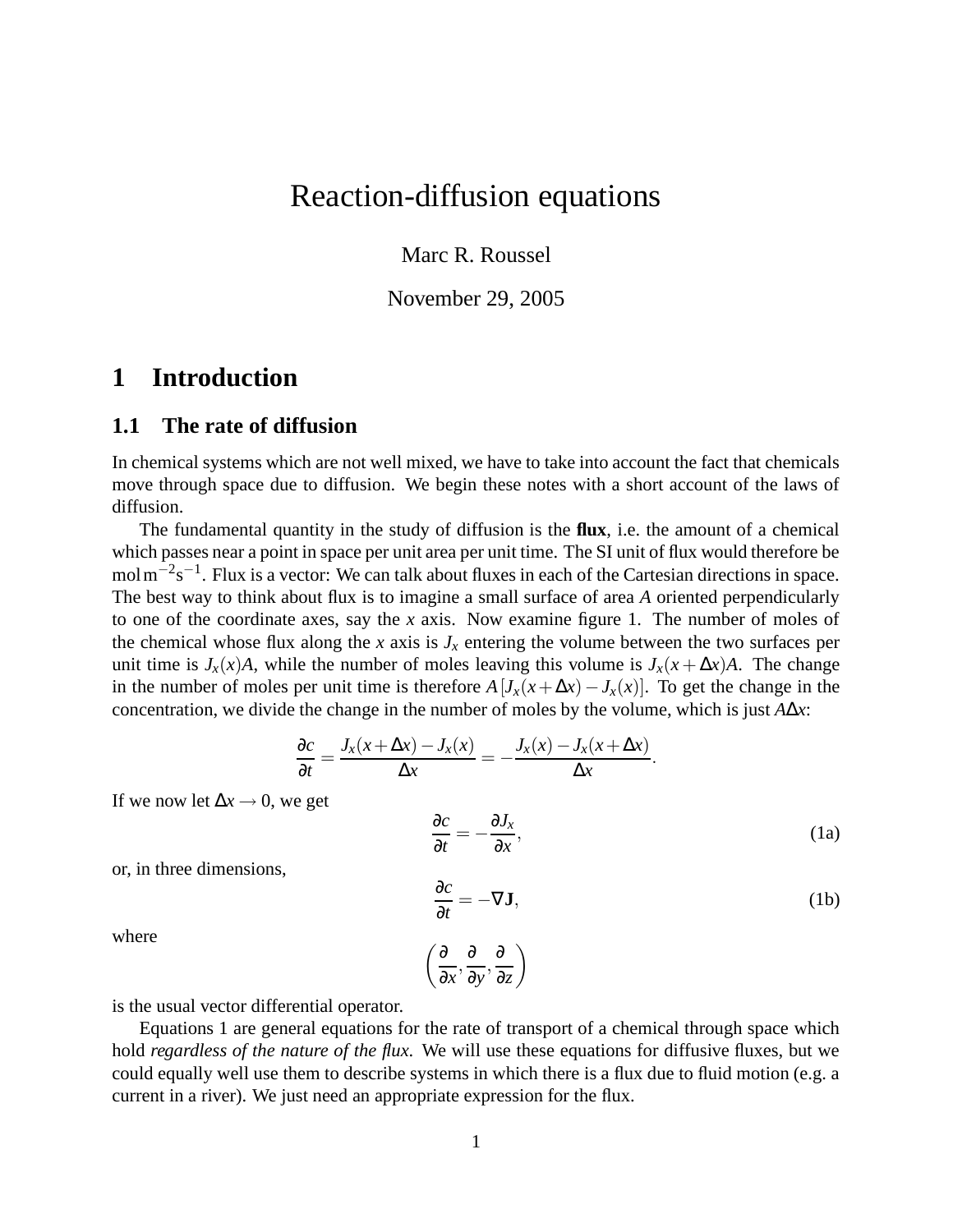

Figure 1: A small volume of space bounded by two surfaces of area *A* each perpendicular to the *x* axis and separated by a distance ∆*x*.

What can we take to be an appropriate expression for the diffusive flux? This is actually a surprisingly complicated question. However, we can give a simple answer which is good enough for most purposes. Diffusion is, at its core, a simple effect: Suppose that there is more of our chemical on the left-hand side of our imaginary surface than there is on the right. Then, random thermal motion of the particles in the system should result in a net left-to-right flux through the surface. Intermolecular forces *may* prevent this simple picture from being exactly correct, but in a dilute solution where these forces are unimportant, we expect the flux to oppose the concentration gradient. In other words,

$$
J_x = -D_x(c)\frac{\partial c}{\partial x},
$$

where  $D_x(c)$  is a nonnegative functional<sup>1</sup> of its argument known as a **diffusion coefficient**. This equation is a form of **Fick's first law of diffusion**. If *D<sup>x</sup>* depends only weakly on *c* near the conditions of interest, we can treat  $D_x$  as a constant,<sup>2</sup> say  $D_x^0$ . Furthermore, ordinary solutions and gases are isotropic (every direction in space is the same) so that there is just one diffusion coefficient  $D = D_x^0 = D_y^0 = D_z^0$ . When these approximations are valid, we get

$$
J_x = -D\frac{\partial c}{\partial x},
$$

or

$$
\mathbf{J}=-D\nabla c.
$$

<sup>&</sup>lt;sup>1</sup>A functional is a mapping of functions onto numbers (e.g. the real numbers. By saying that  $D_x$  is a functional of *c*, we are saying that this quantity could in principle depend on *c*, its derivatives, etc.

<sup>&</sup>lt;sup>2</sup>If  $D_x$  were an ordinary function of  $c$ , we would take a Taylor expansion and neglect the higher-order terms. However, since there isn't a straightforward way to define the derivative of a functional with respect to a function, this hand-waving argument will have to do.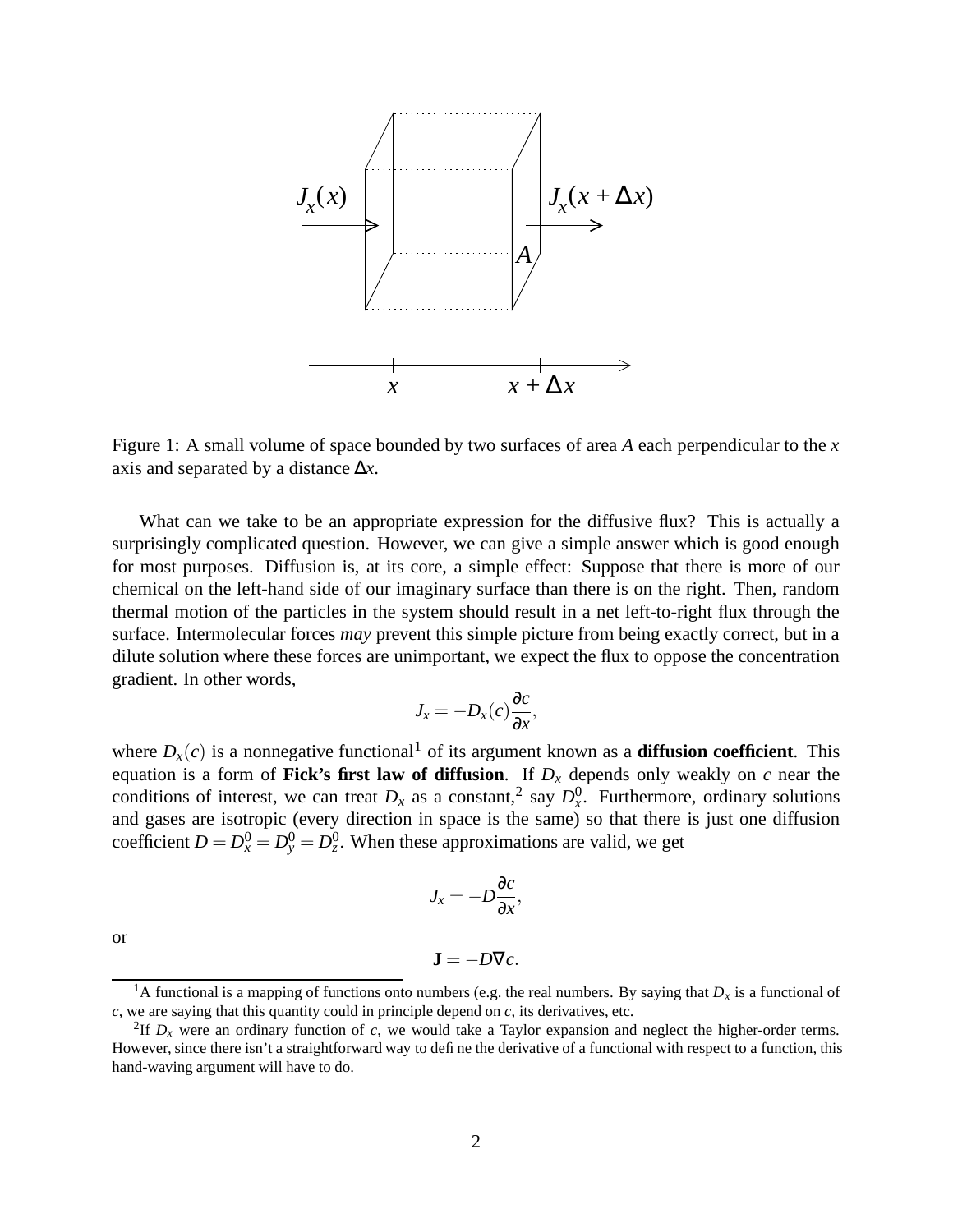If we combine these equations with equations 1, we get **Fick's second law**:

$$
\frac{\partial c}{\partial t} = D \frac{\partial^2 c}{\partial x^2}
$$

in one spatial dimension, or

$$
\frac{\partial c}{\partial t} = D\nabla^2 c
$$

in higher-dimensional spaces. Surprisingly given the number of assumptions and approximations made, Fick's second law does a very reasonable job of representing diffusion in many situations. This will be the starting point for today's discussion, although we should be aware that everything after equations 1 is a hypothesis to be validated for the system under study.

#### **1.2 Reaction-diffusion equations**

What happens if we have reactions *and* diffusion? It turns out that the net effect of the two processes is just the sum of the individual rates of change. Thus, if a reaction or set of reactions leads to reaction rate terms *R*, then

$$
\frac{\partial c}{\partial t} = D\nabla^2 c + R.
$$

For obvious reasons, this is called a reaction-diffusion equation. Reaction-diffusion equations are members of a more general class known as **partial differential equations** (PDEs), so called because they involve the partial derivatives of functions of many variables. In the case of a reactiondiffusion equation, *c* depends on *t* and on the spatial variables.

To fully specify a reaction-diffusion problem, we need the differential equations, some initial conditions, and **boundary conditions**. The initial conditions will be initial values of the concentrations over the domain of the problem. The boundary conditions are a new element: In general, there will be special conditions at the boundary of the domain such that the differential equation doesn't apply there. For instance, in chemical systems, the boundary usually represents the walls of a container. These walls are impermeable to the chemicals, so we need a condition which says that the chemicals can't leak through these walls. Such boundary conditions are called **no-flux boundary conditions**. Mathematically, the no-flux condition is

$$
\mathbf{J}\cdot\mathbf{n}=0,
$$

where **n** is a vector normal to the boundary.

We will shortly be doing some analysis with a reaction-diffusion system, but first it's useful to learn something about the simulation of these systems. We will limit our discussion to onedimensional systems, although it's not all that hard to move up to higher-dimensional systems. The simplest way to integrate reaction-diffusion equations is to use the **finite-difference** method. In this method, we store concentrations at (say)  $N+1$  mesh points spaced by  $\Delta x$  and numbered 0 to *N*, and estimate the second derivative of the concentration at every point using these values. The result of carrying out this procedure is a **discretization** of the equations. The discretization is a set of ODEs which reduce to the original PDE provided the mesh points are sufficiently close together.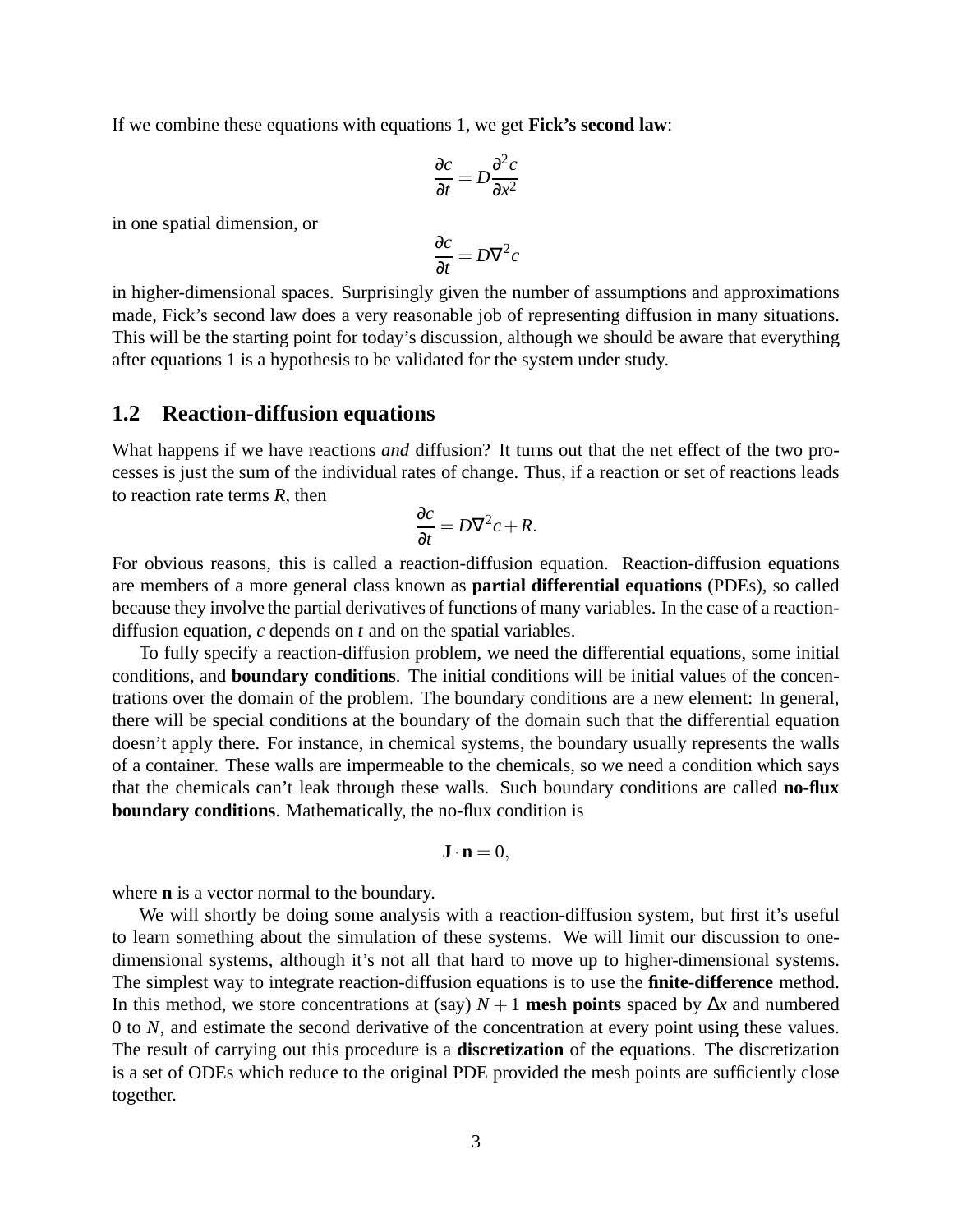For a general point  $i$  ( $i \neq 0$  or *N*), we have

$$
D\frac{\partial^2 c}{\partial x^2} = D\frac{\partial}{\partial x}\left(\frac{\partial c}{\partial x}\right).
$$

The partial derivative to the left of point *i* is approximated by

$$
\left. \frac{\partial c}{\partial x} \right|_{i-1/2} \approx \frac{c_i - c_{i-1}}{\Delta x},\tag{2a}
$$

while the partial derivative to the right is

$$
\left. \frac{\partial c}{\partial x} \right|_{i+1/2} \approx \frac{c_{i+1} - c_i}{\Delta x}.
$$
\n(2b)

The best way to think about these two quantities is that they are estimates of the spatial derivatives of *c* at points midway between two of the mesh points. These are therefore estimates of the derivatives at two points which are themselves spaced by ∆*x*. The rate of diffusion at point *i* is therefore approximately equal to

$$
D\frac{\partial^2 c}{\partial x^2} \approx \frac{D}{\Delta x} \left( \frac{\partial c}{\partial x}\Big|_{i+1/2} - \frac{\partial c}{\partial x}\Big|_{i-1/2} \right) = \frac{D}{(\Delta x)^2} (c_{i+1} - 2c_i + c_{i-1}).
$$

Multiplying this expression by the diffusion coefficient *D* gives the rate of diffusion.

What about the boundaries? Suppose that we have no-flux boundaries. Then, we can use equation 2b to estimate the flux on the right of point 0 (by multiplying this expression by −*D*), but the flux to the left is zero. Using the same reasoning as above, we get

$$
-\frac{\partial J}{\partial x}\Big|_0 \approx -\frac{1}{\Delta x}\left(J_{1/2}-J_{-1/2}\right) = -\frac{1}{\Delta x}\left(-D\frac{c_1-c_0}{\Delta x}-0\right) = \frac{D}{(\Delta x)^2}(c_1-c_0).
$$

Similarly, at point *N*,

$$
-\frac{\partial J}{\partial x}\bigg|_N \approx -\frac{1}{\Delta x}\left(J_{N+1/2}-J_{N-1/2}\right) = -\frac{1}{\Delta x}\left(0-(-D)\frac{c_N-c_{N-1}}{\Delta x}\right) = \frac{D}{(\Delta x)^2}\left(c_{N-1}-c_N\right).
$$

**Example 1.1** As mentioned earlier, the logistic differential equation is used extensively in population biology to model populations whose growth is limited by environmental factors. In fully dimensional form, this equation is

$$
\frac{dA}{dT} = rA(1 - A/K),
$$

where *A* is the population density, *r* is the specific growth rate (analogous to a first-order rate constant) at low population densities, and *K* is the carrying capacity of the environment, i.e. the maximum population density which can be supported. Of course, living organisms do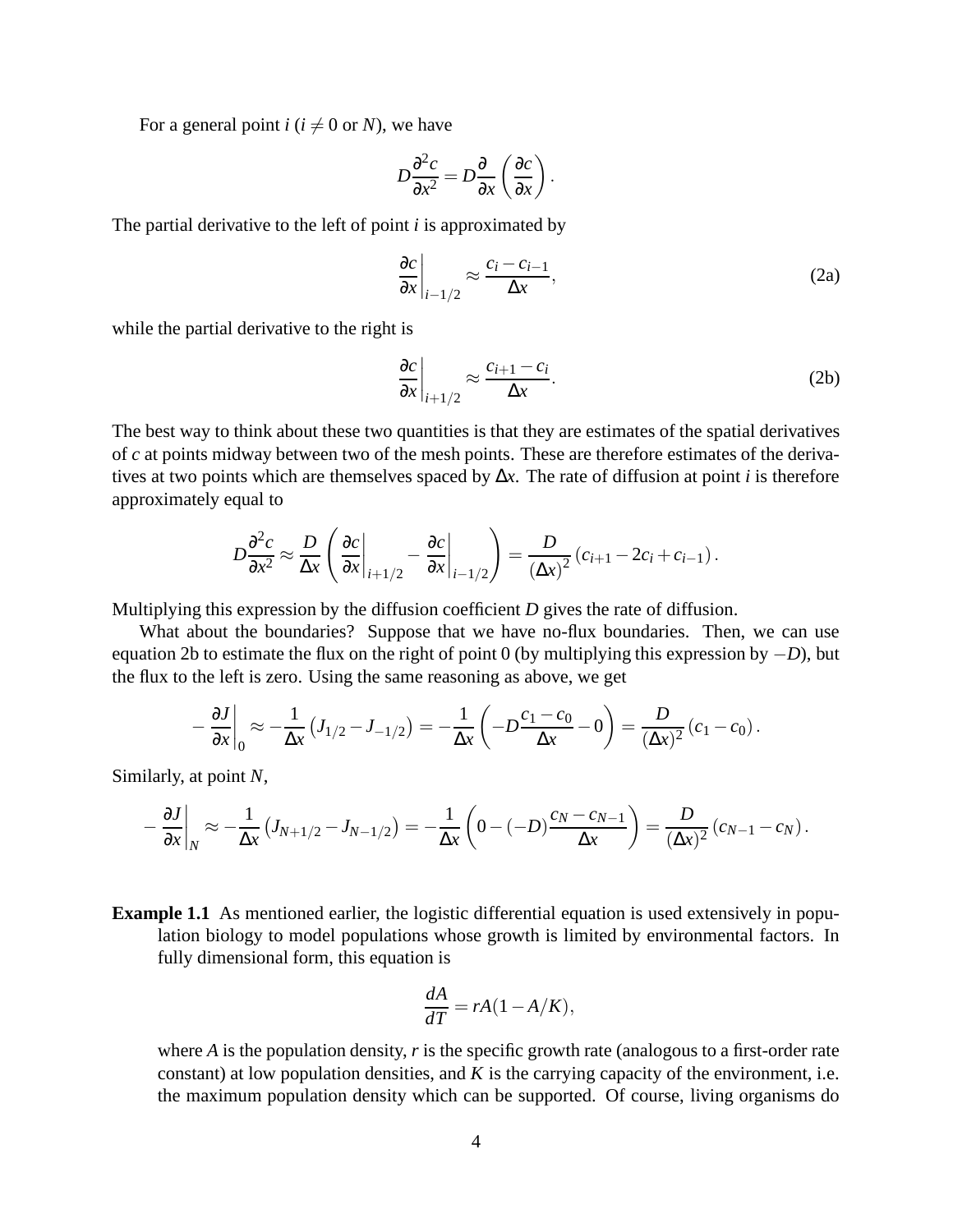migrate, and this process is often modeled by diffusion. Thus we get the logistic reactiondiffusion equation

$$
\frac{\partial A}{\partial T} = D \frac{\partial^2 A}{\partial X^2} + rA(1 - A/K).
$$

In this equation *X* represents the spatial coordinate. Obviously, in a realistic model, we would probably consider a two-dimensional domain.

To facilitate our analysis, we will put this equation in dimensionless form. Start with *A* and *T*:

$$
a = A/K,
$$
  
and 
$$
t = rT.
$$

$$
\frac{\partial a}{\partial t} = \frac{D}{r} \frac{\partial^2 a}{\partial X^2} + a(1 - a).
$$

From the definition of the diffusion coefficient, it's not too hard to see that it has units of  $\text{m}^2/\text{s}$ . *D*/*r* therefore has units of m<sup>2</sup>, and the square root of this quantity has units of m. This provides us with a transformation for the spatial variable *X*:

$$
x = X\sqrt{r/D}.
$$
  
\n
$$
\therefore \frac{\partial a}{\partial t} = \frac{\partial^2 a}{\partial x^2} + a(1 - a).
$$
 (3)

The diffusion coefficient just disappears from our equation. It turns out that we can always do this: By choosing an appropriate scaling for the spatial variables, one of the diffusion coefficients (in a system with multiple chemical species) can be set to 1.

Suppose that we want to use this equation to model the spread of a population on an island to which it has been introduced. A small colony is established at one end of the island at  $t = 0$ . We could represent that by a simple square pulse:

$$
a(x,0) = \begin{cases} 1 & \text{for } x < \rho, \\ 0 & \text{for } x \ge \rho. \end{cases}
$$

If our creatures can't swim, then no-flux boundaries are appropriate.

Let's say, for the sake of argument, that the island is 10 km long, that  $r = 5y^{-1}$ , and that  $D = 5 \text{ km}^2/\text{y}$ , values which are reasonable for small mammals, then the length of the island in our rescaled variables is, using equation 3,

$$
L = (10 \,\mathrm{km}) \sqrt{(5 \,\mathrm{y}^{-1})/(5 \,\mathrm{km}^2/\mathrm{y})} = 10.
$$

If we use  $N = 100$  mesh points, then  $\Delta x = 10/100 = 0.1$ .

Xpp can be used to integrate the discretized ODEs, using a few facilities which have been built into it for the purpose. The following xpp input file illustrates the relevant techniques: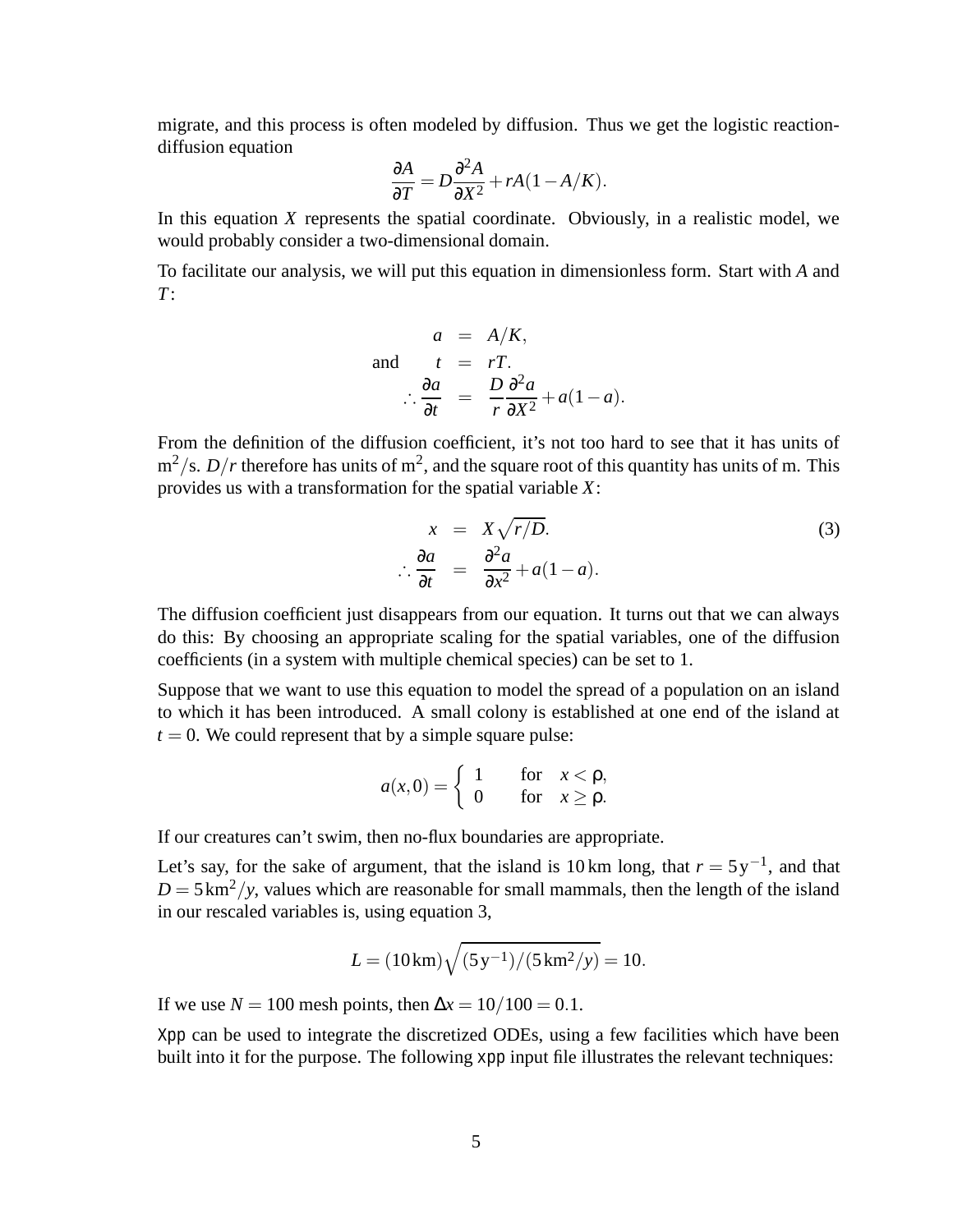```
# Logistic reaction-diffusion equation with no-flux boundaries
da0/dt = (a1-a0)/deltax2 + a0*(1-a0)da[1..99]/dt = (a[j+1]-2*a[j]+a[j-1])/delax2 + a[j)*(1-a[j])da100/dt = (a99-a100)/deltaltax2 + a100*(1-a100)param deltax=0.1
!deltax2=deltaxˆ2
a[0..10](0) = 1a[11..100](0) = 0@ MAXSTOR=1000000, DT=0.005
```
done

The differential equations are written using pseudo-arrays. These are much more limited than the arrays in real programming languages, but they are sufficient to do what we need to do here. To use pseudo-arrays, you need to define all the variables in the array (in this case, the *ai*'s for which we have a set of differential equations) in numerical order. In other words, it would *not* have done to write the differential equation for  $a_0$  at the end, nor would it be OK to insert other differential equations between those for the  $a_i$ 's. Note that the righthand side of the general differential equation uses the index j to designate members of the pseudo-array. You *must* use this letter for your array indices in differential equations.

The rest of the file is most fairly obvious, including the specification of the initial condition which also uses the pseudo-array notation. In order to avoid computing  $(\Delta x)^2$  every time it is used, we define a derived parameter deltax2 which has this value. Note the syntax here. This tells xpp that if we change deltax, we want deltax2 to be recomputed according to this formula.

If we now run xpp, we can of course plot each of the *ai*'s vs *t*, but what we really want to do is to see how the whole distribution evolves as a function of time. To do this, click on Viewaxes→Array, and fill in the values in the dialog box which appears as follows: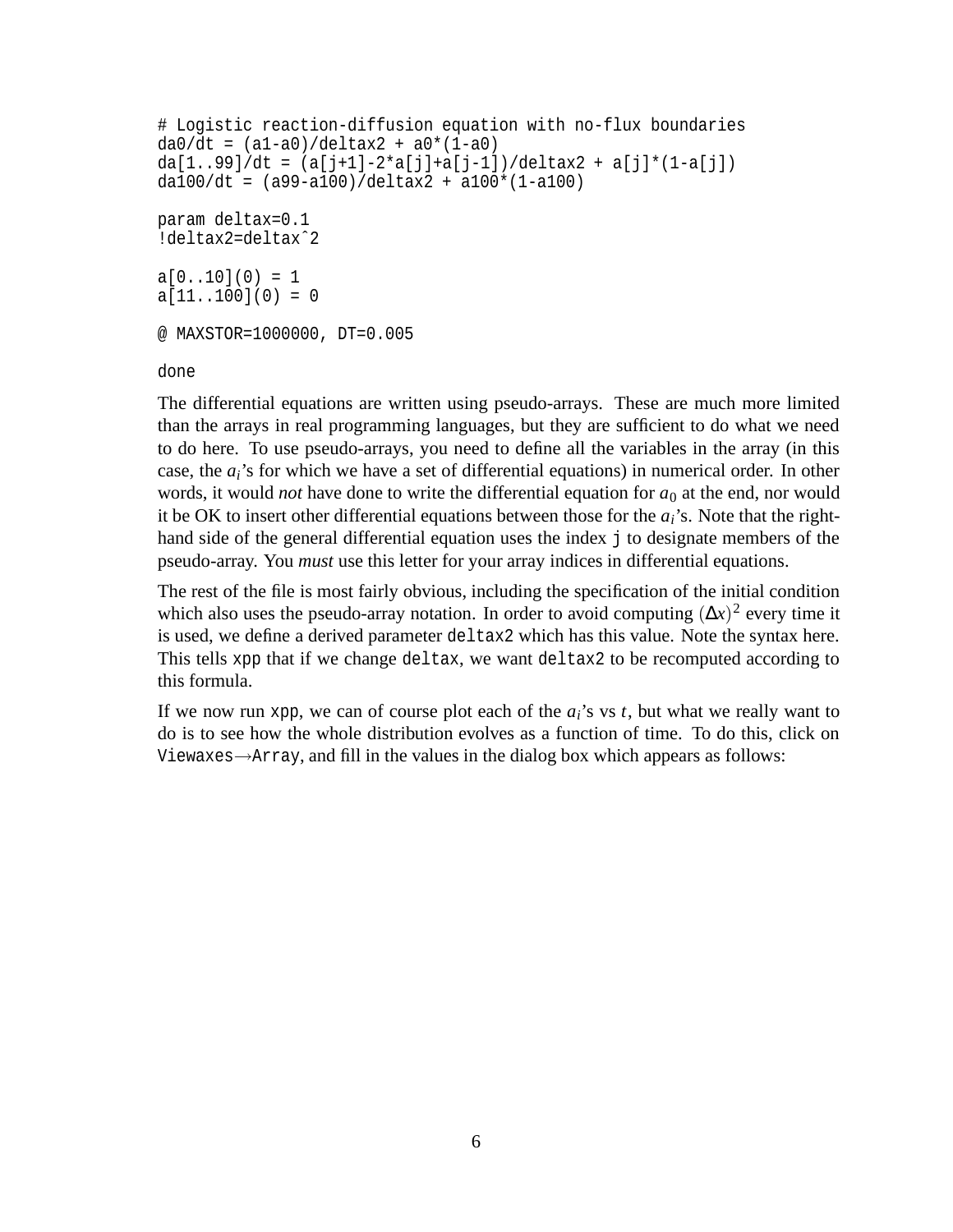| Edit arrayplot     | $\mathbf x$ |
|--------------------|-------------|
| *Column 1:a0       |             |
| NCols:101          |             |
| Row 1:0            |             |
| NRows: 400         |             |
| RowSkip:10         |             |
| Zmin:0             |             |
| $Z$ ma $\times$ :1 |             |
| Autoplot(0/1):0    |             |
| ColSkip:1          |             |
|                    |             |
|                    |             |
|                    |             |
|                    |             |
|                    |             |
| Cancel<br>Οk       |             |

Column 1 is the first of your variables to plot. Ncols is the total number of variables. Row 1 is the row of data (from the data browser) at which to start. Setting this to zero starts at  $t = 0$ . Nrows and RowSkip are set together to determine the number of time points which will be used to generate the graph. It doesn't make any sense to use thousands of time points since most output devices at normal resolutions and graphic sizes won't use this many points. A few hundred points will do. In our case, we integrated for the default 20 time units at a time step of 0.005, so we should have generated  $20/0.005 = 4000$  data points. (Actually, it's 4001 if you think about it for a minute, but the difference really doesn't matter here.) We'll therefore set Nrows to 400 and RowSkip to 10, which will plot every tenth row, from zero to 4000. Zmin and Zmax are the minimum and maximum values of our variables. I'm not sure what Autoplot does, and the xpp documentation seems to be mum on this point. Finally, Colskip plays a similar role to RowSkip, but for the columns of data, i.e. for the *ai*'s. The result is a space-time plot of the solution, with colors indicating the variable values. Figure 2 shows the result.<sup>3</sup> Note that you may have to hit the Redraw button in the window which pops up to see the result.

It is important to learn how to read space-time plots since they are one of the main tools used to visualize solutions of reaction-diffusion equations. Let us therefore look at the figure carefully. At  $t = 0$  (the top of the graphic), we placed a high population near  $x = 0$  (to the left). We therefore see a dark area in the top left corner, with white areas to the right where there are initially no critters. The population at the point of invasion actually decreases at first, because of diffusion into the unoccupied interior of the island. We soon have some population right across the island. This population thereafter continues to grow toward its carrying capacity.

<sup>&</sup>lt;sup>3</sup>I printed the figure out in grey scale, using the value  $-1$  for the Render option in the Print dialog box. The boxes you have to fill in to print out one of these graphs have reasonably obvious meanings, except for Render. In addition to grey scale, you can choose a red-blue encoding (0) or the red-yellow-green-blue encoding which you see on your computer screen (1), or another encoding which is similar to 1, except that the top and bottom values map to the same color. This is useful for plotting periodic quantities.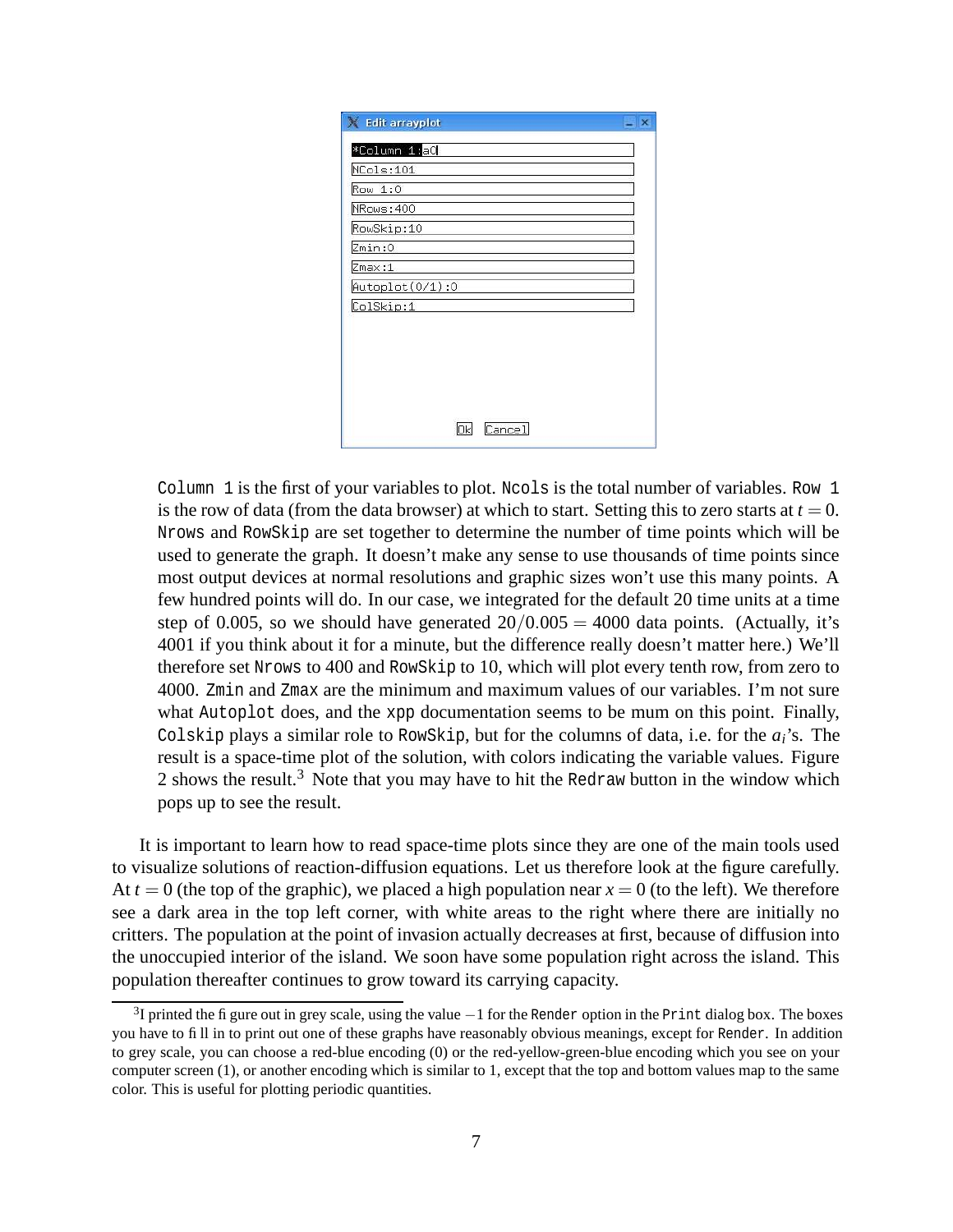

Figure 2: Space-time plot of the solution of the logistic reaction-diffusion equation. The details of the simulation are given in the text. The values on the *x* axis are actually indices into our pseudoarray rather than actual values of *x*. The latter are recovered by multiplying the indices by  $\Delta x$ .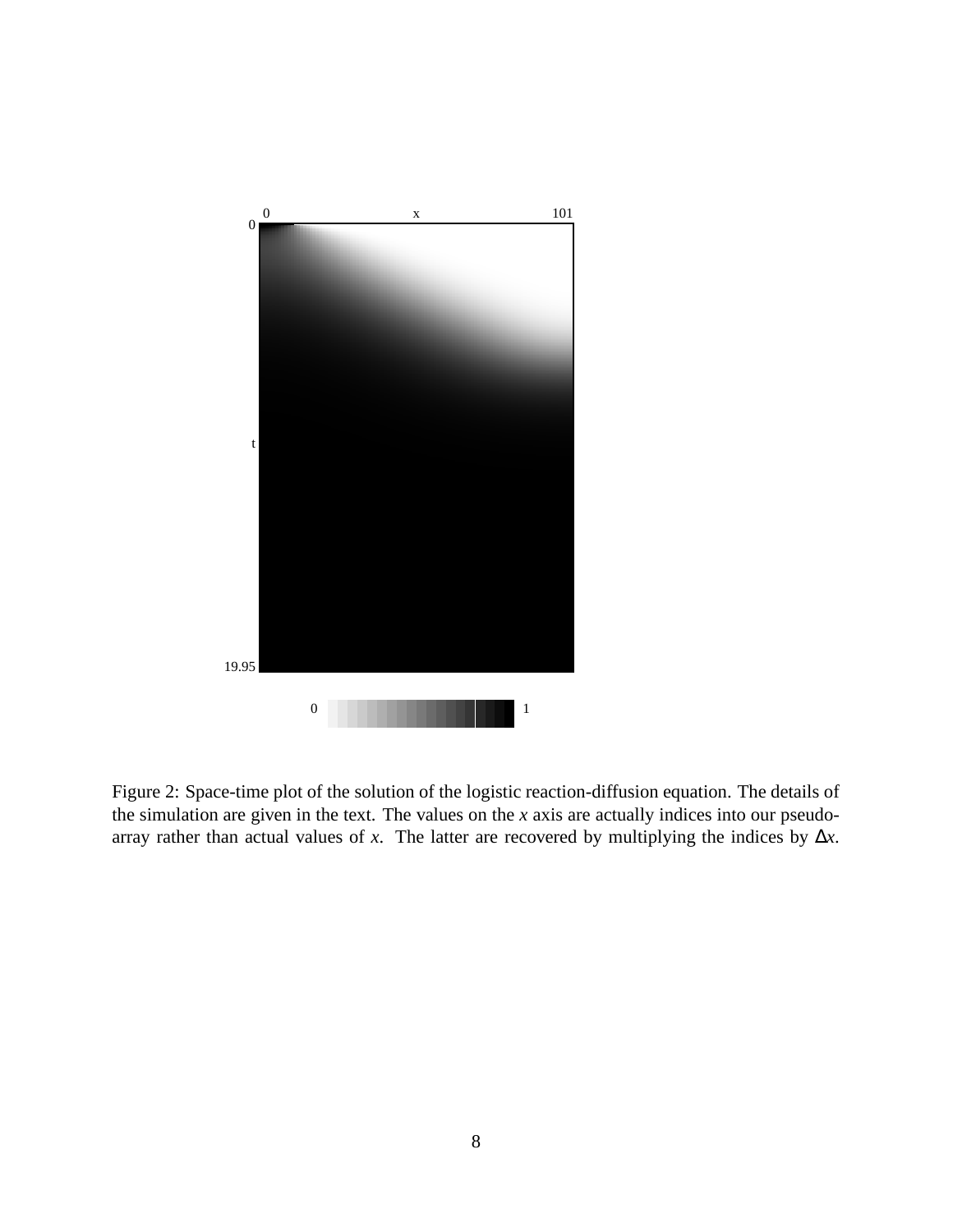### **2 Stability analysis of reaction-diffusion equations**

As you can probably guess by now, the next step is to develop methods for the stability analysis of reaction-diffusion equations. It's much easier to do this by example than to lay out a general theory, so we'll go back to our old acquaintance the Brusselator. Let us first recall the analysis carried out in a previous lecture: In dimensionless form, the Brusselator ODEs are

$$
\dot{x} = a - bx + x^2y - x,
$$
  
\n
$$
\dot{y} = bx - x^2y.
$$

This model has a single equilibrium point at  $(x^*, y^*) = (a, b/a)$ . This equilibrium point undergoes an Andronov-Hopf bifurcation at  $b = b_{AH} = a^2 + 1$ , with oscillations being observed for  $b > b_{AH}$ .

If we want to study the reaction-diffusion version of this model, we just add diffusion terms to the two equations. We can immediately obtain a dimensionlessform by setting one of the diffusion coefficients to unity:

$$
\frac{\partial x}{\partial t} = \frac{\partial^2 x}{\partial z^2} + a - bx + x^2 y - x,
$$
  

$$
\frac{\partial y}{\partial t} = D \frac{\partial^2 y}{\partial z^2} + bx - x^2 y.
$$

Here, *z* is our spatial variable, while *D* is the relative diffusion coefficient of Y, i.e. the ratio of  $D<sub>Y</sub>$ to  $D_X$ . Note that the steady state of the well-mixed model is also a steady state of the reactiondiffusion model: If  $(x, y) = (x^*, y^*)$ , then the spatial derivatives of this constant function are zero, as are the reaction terms, so the time derivatives must be zero too. This solution is called the **homogeneous steady state**. 4

To linearize these equations, let

$$
x = \delta x + x^* = \delta x + a,
$$
  
and 
$$
y = \delta y + y^* = \delta y + b/a.
$$

Here, δ*x* and δ*y* are displacements from equilibrium, which now depend *both* on time and space. As usual, we will ask what happens when δ*x* and δ*y* are small. Because the above definitions are linear in δ*x* and δ*y*, we have

$$
\frac{\partial x}{\partial t} = \frac{\partial(\delta x)}{\partial t}, \qquad \frac{\partial^2 x}{\partial z^2} = \frac{\partial^2(\delta x)}{\partial z^2}, \qquad \text{etc.}
$$

The linearization of the reaction terms is just  $J^*$   $[\delta x \quad \delta y]^T$ , where  $J^*$  is the Jacobian evaluated at the equilibrium point, and the superscripted T represents the transpose operation. Thus we have the linearized equation

$$
\frac{\partial}{\partial t} \left[ \begin{array}{c} \delta x \\ \delta y \end{array} \right] = \mathbf{D} \frac{\partial^2}{\partial z^2} \left[ \begin{array}{c} \delta x \\ \delta y \end{array} \right] + \mathbf{J}^* \left[ \begin{array}{c} \delta x \\ \delta y \end{array} \right],
$$

<sup>&</sup>lt;sup>4</sup>Analyzing the stability of the homogeneous steady state assumes that the boundary conditions are consistent with this steady state. Otherwise, this is a hollow exercise.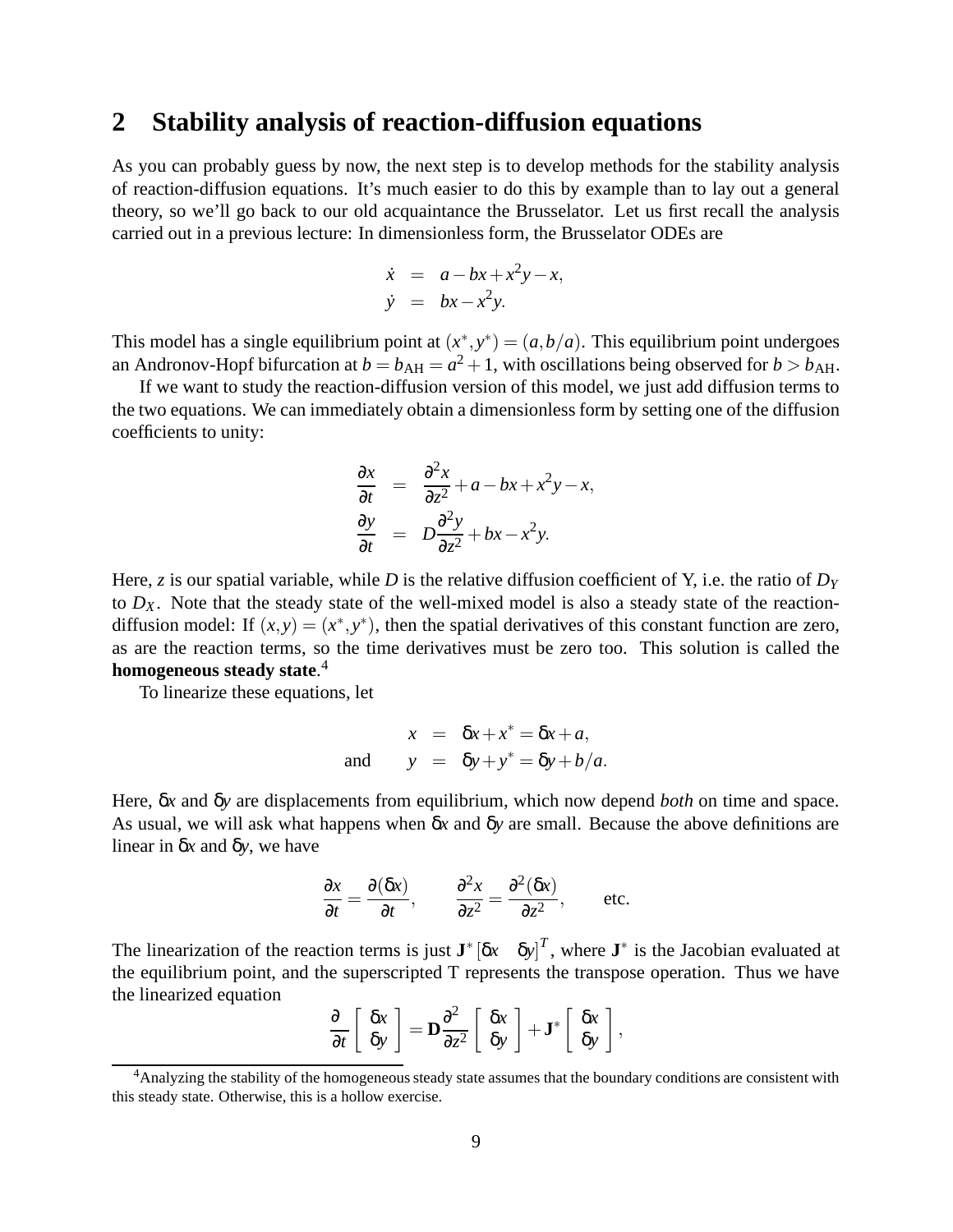where **D** is the matrix which has the diffusion coefficients on its diagonal, and zeros everywhere else:

$$
\mathbf{D} = \left[ \begin{array}{cc} 1 & 0 \\ 0 & D \end{array} \right].
$$

Also, the Jacobian for the Brusselator is

$$
\mathbf{J}^* = \left[ \begin{array}{cc} b-1 & a^2 \\ -b & -a^2 \end{array} \right].
$$

We again want to determine if the steady state is stable against small perturbations, but this time we want to introduce a spatial aspect. Suppose therefore that our perturbations are inhomogeneous in space. One convenient form is

$$
[\delta x \quad \delta y] = [\delta x_0 \quad \delta y_0] e^{\lambda t} e^{ikz}.
$$

The  $e^{\lambda t}$  part is easily recognizable from our previous work. The term  $e^{ikz} = \cos(kz) + i\sin(kz)$  is a convenient way to represent a spatial wave. Our question now will be whether or not conditions can be found under which the steady state is unstable  $(\Re(\lambda) > 0)$  when a wiggly disturbance is introduced. Since any disturbance over a finite domain can be synthesized by adding up sine waves, this will answer the question of whether the steady state is stable against small, but otherwise arbitrary perturbations.

If we substitute the perturbation into the linearized equation, we get, after cancelling off the common factors of  $e^{\lambda t}e^{ikz}$ ,

$$
\lambda \left[ \begin{array}{c} \delta x_0 \\ \delta y_0 \end{array} \right] = -k^2 \mathbf{D} \left[ \begin{array}{c} \delta x_0 \\ \delta y_0 \end{array} \right] + \mathbf{J}^* \left[ \begin{array}{c} \delta x_0 \\ \delta y_0 \end{array} \right],
$$

or, after rearranging,

$$
\{\lambda \mathbf{I} + k^2 \mathbf{D} - \mathbf{J}^* \} \left[ \begin{array}{c} \delta x_0 \\ \delta y_0 \end{array} \right] = 0,
$$

where **I** is the identity matrix. This is a homogeneous equation in  $[\delta x_0 \delta y_0]$  which only has nontrivial solutions if

$$
\left|\lambda \mathbf{I} + k^2 \mathbf{D} - \mathbf{J}^*\right| = 0,
$$

where again the bars represent the determinant operation. Note that we haven't done anything so far that is specific to the Brusselator, so that this is a *general characteristic equation for reactiondiffusion equations in one spatial dimension*. Our task will be to determine whether this characteristic equation has solutions for which the real part of  $\lambda$  is positive, and if so, under what conditions. Because of the appearance of the unknown wavenumber  $k$  in this equation, this equation has a different solution for every *k*, so again we are faced with equations where we can't simply find a finite number of roots and stop there.

Let us plug in our  $J^*$  and complete the analysis for the Brusselator:

$$
\begin{vmatrix} \lambda + k^2 + 1 - b & -a^2 \\ b & \lambda + Dk^2 + a^2 \end{vmatrix} = 0.
$$
  
 
$$
\therefore \lambda^2 + \lambda [k^2(1+D) + 1 - b + a^2] + Dk^4 + k^2 [D(1-b) + a^2] + a^2 = 0.
$$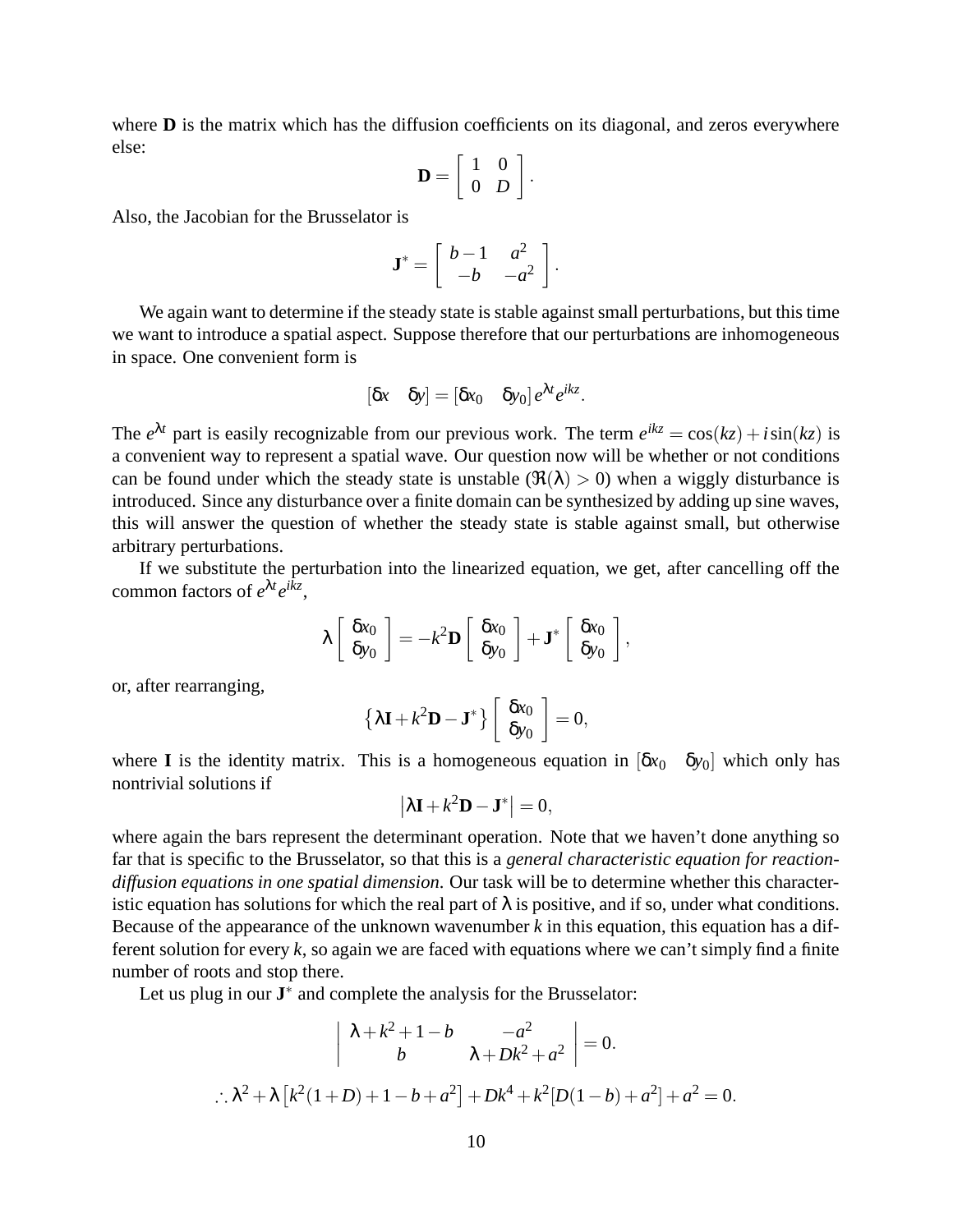This quadratic equation is of the form

$$
\lambda^2 + q\lambda + p = 0.
$$

The solutions are

$$
\lambda = \frac{1}{2} \left\{ -q \pm \sqrt{q^2 - 4p} \right\}.
$$

There will be at least one root with a positive real part provided one of the following two conditions are met:

1.  $q < 0$ . If this is the case, then  $-q$  is positive, and the root of the quadratic equation which uses the plus sign certainly has a positive real part, regardless of whether the discriminant of the equation is positive or negative.

For our characteristic equation, this condition reduces to

$$
b > 1 + a^2 + k^2(1+D) > 1 + a^2
$$

since  $k^2(1+D) > 0$ . To be clear: If  $b > 1 + a^2$ , then there exist values of *k* such that the steady state is unstable. This is just the Andronov-Hopf bifurcation condition, which isn't very interesting since we get this instability without the diffusion terms.

2.  $q > 0$  and  $p < 0$ . If  $p < 0$ , then the discriminant is both positive and greater in magnitude than  $|q|$ . Again, this makes the root with the positive sign positive overall.

For the Brusselator, the condition  $q > 0$  is realized when  $b < 1 + a^2$ . Note that this will take us out of the regime where we expect to see an Andronov-Hopf bifurcation. The condition  $p < 0$  is

$$
Dk^4 + k^2[D(1-b) + a^2] + a^2 < 0.
$$

Note that the left-hand side of this inequality is a concave parabola in the variable  $\gamma = k^2$ :

$$
f(\gamma) = D\gamma^2 + \gamma [D(1-b) + a^2] + a^2 < 0.
$$

There will be a range of  $\gamma$  (i.e.  $k^2$ ) where this is negative provided the minimum of the parabola is itself negative. That's not quite enough though. Since  $\gamma = k^2$ , only positive values of  $\gamma$  are physically significant. Thus we want to know under what conditions  $f(\gamma)$ is negative for some positive values of  $\gamma$ . Note that  $f(0) = a^2 > 0$ . This means that, if the minimum lies in the region  $\gamma$  < 0, the entire range containing negative values also lies in this range. We must therefore insist that the minimum lie to the right of the axis. Let us find this minimum:

$$
\frac{df}{d\gamma} = 2D\gamma + D(1-b) + a^2 = 0.
$$
  

$$
\therefore \gamma = \frac{1}{2}(b-1-a^2/D).
$$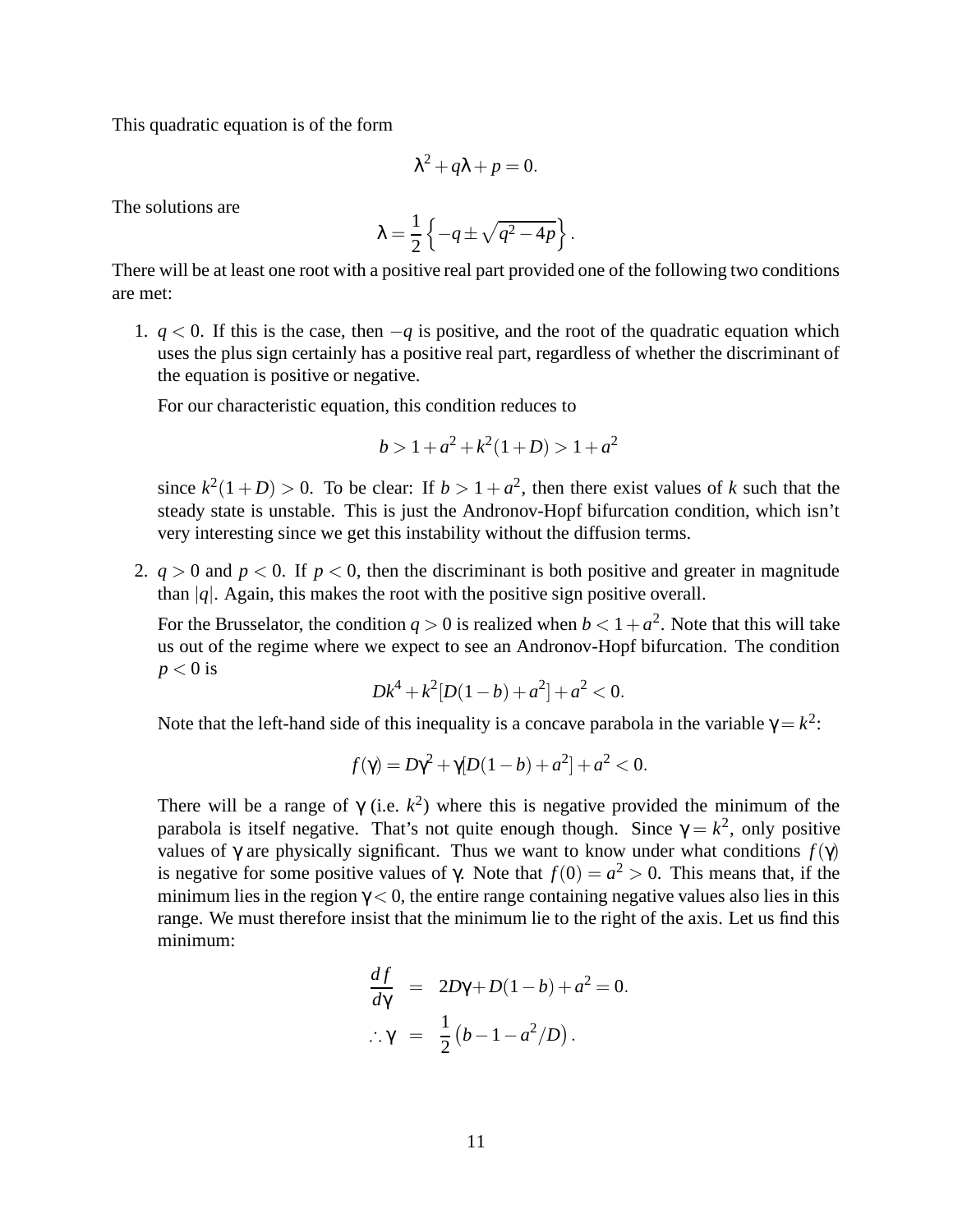Since we want  $\gamma$  at the minimum to be positive, we must insist that  $b > 1 + a^2/D$ .

$$
\therefore f_{\min} = \frac{D}{4} (b - 1 - a^2/D)^2 + \frac{1}{2} (b - 1 - a^2/D) [D(1 - b) + a^2] + a^2
$$
  
\n
$$
= \frac{D}{4} (b - 1 - a^2/D)^2 - \frac{D}{2} (b - 1 - a^2/D)^2 + a^2
$$
  
\n
$$
= a^2 - \frac{D}{4} (b - 1 - a^2/D)^2 < 0.
$$
  
\n
$$
\therefore 4a^2/D \le (b - 1 - a^2/D)^2.
$$
  
\n
$$
\therefore 2a/\sqrt{D} \le b - 1 - a^2/D.
$$

Note that this last step is only legitimate because we are restricting ourselves to values of *b* such that  $b > 1 + a^2/D$ . Continuing, we have

$$
2a/\sqrt{D} < b-1-a^2/D.
$$
\n
$$
\therefore b > 1 + \frac{2a}{\sqrt{D}} + \frac{a^2}{D}.
$$
\n
$$
\therefore b > \left(1 + \frac{a}{\sqrt{D}}\right)^2.
$$

Since we must also have  $b < 1 + a^2$ , this gives the following bifurcation condition:

$$
\left(1 + \frac{a}{\sqrt{D}}\right)^2 < b < 1 + a^2. \tag{4}
$$

Note that this bifurcation occurs *only* when the steady state would be stable in the absence of diffusion. Thus, this is a purely diffusive instability. Moreover, it occurs for a finite range of wavenumbers *k*. This instability will therefore form a spatial pattern of some sort since adding up a bunch of sine waves within a finite range of wavelengths should produce a nontrivial wave pattern. This is a **Turing bifurcation**. Technically, a Turing bifurcation is the destabilization of an other stable steady state by diffusive terms, leading to pattern formation.

Suppose that *D* is small. Then  $\left(1+\frac{a}{\sqrt{D}}\right)$  $\big)^2 = 1 + \frac{2a}{\sqrt{I}}$  $\frac{a}{D} + \frac{a^2}{D} > 1 + a^2$ , and it becomes impossible to satisfy both parts of condition 4 at the same time. We conclude that *D* must be sufficiently large in order to make a Turing bifurcation possible. In other words, Y must diffuse faster than X in the Brusselator model. How much faster? We want

$$
1 + \frac{2a}{\sqrt{D}} + \frac{a^2}{D} < 1 + a^2.
$$
\n
$$
\sqrt{D} - \frac{1}{\sqrt{D}} > \frac{2}{a}.
$$

In two-variable systems, and in the absence of other complications, Turing bifurcations always require that one of the chemicals diffuse faster than the other. Which chemical has to

∴